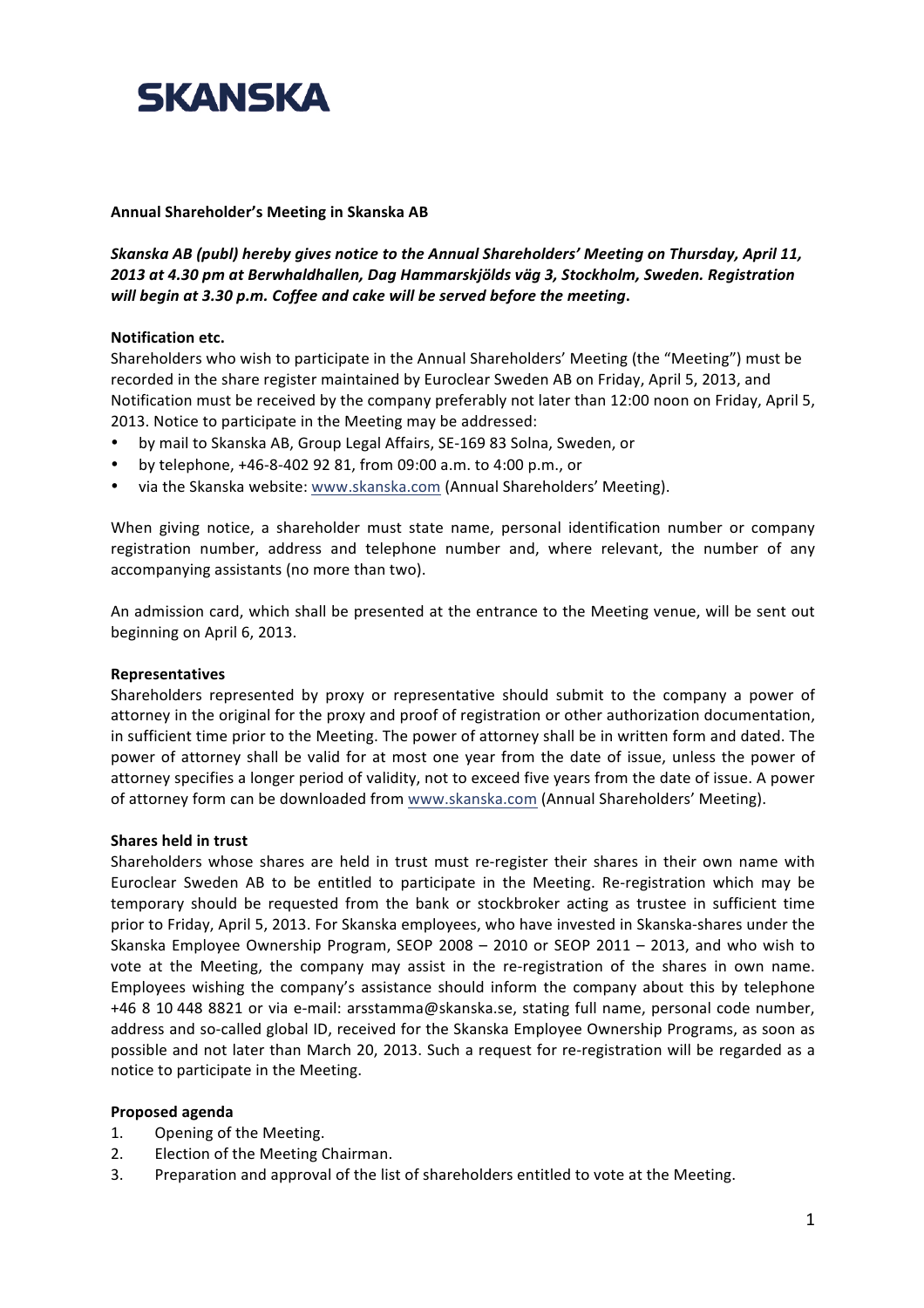- 4. Approval of the agenda.
- 5. Election of two persons to check the minutes together with the Meeting Chairman.
- 6. Determination of whether the Meeting has been duly convened.
- 7. Addresses by the Chairman of the Board and by the President and CEO ("President").
- 8. Presentation of the annual report and auditors' report for 2012 and the consolidated accounts and the auditors' report for the consolidated accounts for 2012.
- 9. Motion to adopt the income statement and balance sheet, and the consolidated income statement and the consolidated balance sheet.
- 10. Motion regarding the disposition of the company's profit as shown in the adopted balance sheet, and determination of the record date for payment of dividend.
- 11. Motion to discharge members of the Board and the President from liability for the fiscal year.
- 12. Motion to change the Articles of Association.
- 13. Determination of the number of Board members and deputy members to be elected by the Meeting.
- 14. Determination of fees for Board members and auditors.
- 15. Election of Board members and deputy members and election of the Chairman of the Board.
- 16. Election of auditor.
- 17. Matters regarding appointment of the members of the Nomination Committee.
- 18 Proposal for principles for salary and other remuneration to senior executives.
- 19. Motion to authorize the Board to decide on purchases of own shares and decision on transfer of own shares:
	- A. authorization of the Board to resolve on purchases of own shares; and
	- B. decision on transfer of own shares.
- 20. Resolution on a long term employee ownership program, including:
	- A. implementation of an employee ownership program;
	- B. authorization for the Board to resolve on acquisition of Series B shares in Skanska on a regulated market and resolution on transfer of acquired own Series B shares to the participants in the employee ownership program; and
	- C. equity swap agreement with third party, if the Meeting does not resolve in accordance with item 20 B above.
- 21. Closing of the Meeting.

## **Nomination&Committee**

The Nomination Committee comprises Carl-Olof By, Chairman, representing AB Industrivärden, Mats Guldbrand, representing L E Lundbergföretagen AB, Bo Selling, representing Alecta, Lars-Åke Bokenberger representing AMF Pension & Insurance and Stuart Graham, Chairman of the Board of Skanska AB.

## Proposals of the Board and the Nomination Committee respectively

# **Item 2 Election of a Chairman for the Meeting**

The Nomination Committee's proposal: attorney Sven Unger to be elected Chairman of the Meeting.

# **Item 10 Dividend and record date**

The Board proposes a dividend of SEK 6,00 per share for fiscal year 2012. April 16, 2013 is proposed as the record date for payment of the dividend. If the Meeting votes in favour of this motion, it is expected that Euroclear Sweden AB will make dividend payments on April 19, 2013.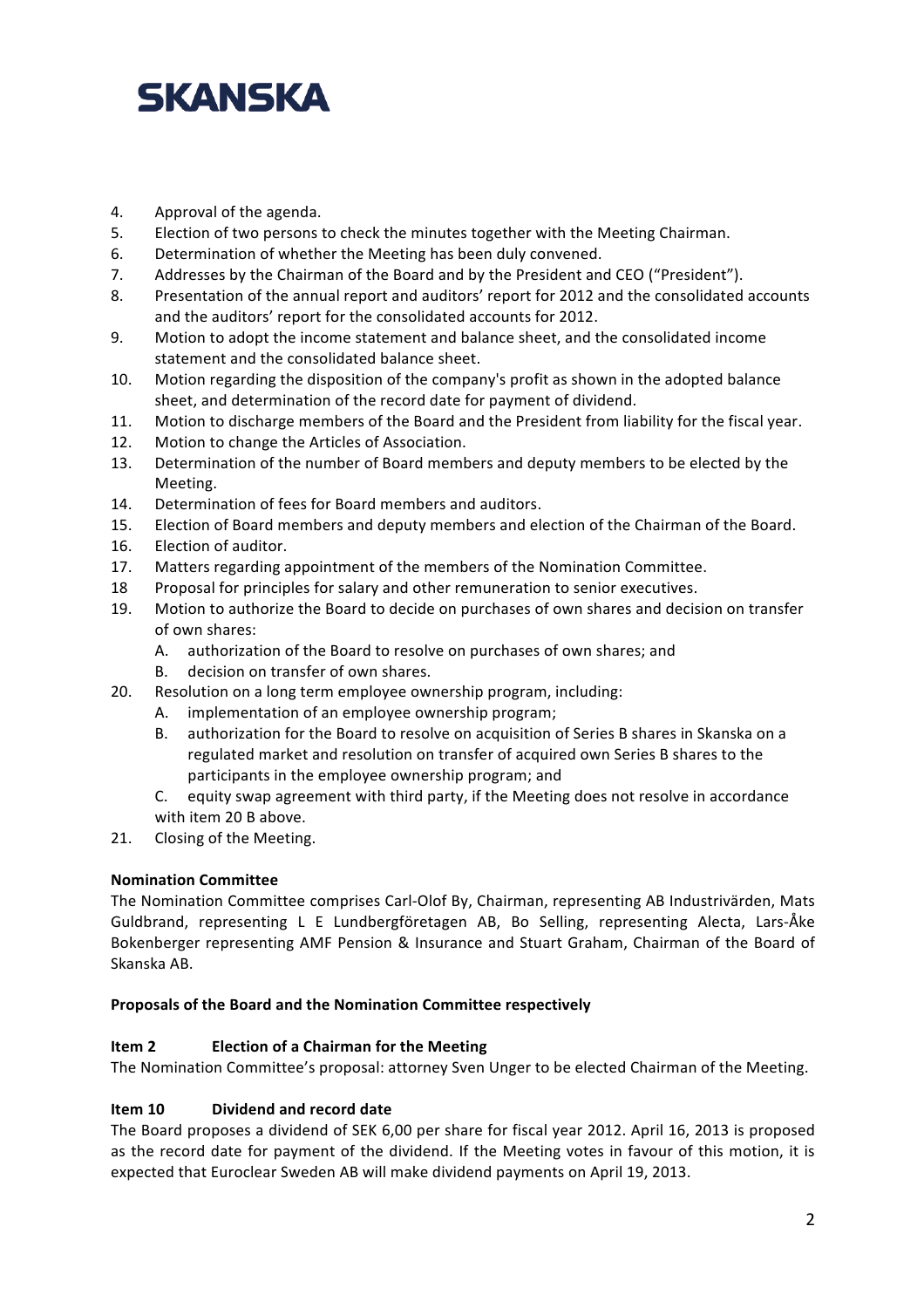# **Item 12 Change of Articles of Association**

The Board proposes changes as follows in the Articles of Association § 6: The number of Board members shall consist of not fewer than five and not more than ten members, with not more than three deputies. This means that the maximum number of Board members will increase from nine to ten.

## Nomination Committee's motions under items 13-17

**Item 13** Nomination Committee's motion: Ten Board members and no deputies.

**Item 14** Nomination Committee's motion: It is proposed that a fee of SEK 1,650,000 is paid to the Chairman of the Board (year 2012: 1,575,000) and SEK 550,000 (year 2012: 525,000) to each of the other Board members elected by the Meeting, with the exception of the President. A special appropriation of SEK 200,000 is proposed for each of the members on the Project Committee (year 2012: 175,000), SEK 125,000 to each of the members on the Audit Committee and SEK 150,000 to its Chairman, and SEK 100,000 to each of the members of the Compensation Committee. The proposed compensation for committee work applies to Board members elected by the Meeting, with the exception of the President. It is proposed that the fee to the auditor be paid in the amount shown on approved invoices.

**Item 15** Nomination Committee's motion: Re-election of Stuart Graham,

Johan Karlström, Fredrik Lundberg, Sverker Martin-Löf, Adrian Montague, Lars Pettersson, Josephine Rydberg-Dumont, Charlotte Strömberg and Matti Sundberg and election of Pär Östberg.

Pär Östberg has an MBA from Gothenburg School of Economics. He is since 2012 Executive Vice President, Chief Investment Officer in AB Industrivärden. Formerly Vice President and member of the Volvo Group's executive management team 2005 – 2012, Executive Vice President, Volvo Group Truck Joint Ventures, Senior Vice President & President, Volvo Trucks Asia, Senior Vice President, CFO, AB Volvo, CFO Renault Trucks and President of Volvo Treasury Asia. Pär Östberg has many years' experience within international business and solid financial skills.

The Nomination Committee proposes that the Meeting re-elects Stuart Graham as Chairman of the Board.

The Nomination Committee's statement supporting its proposal and information about the proposed Board members are available on the company's website, www.skanska.com.

**Item 16** Nomination Committee's motion: Re-election of KPMG. KPMG has informed, if KPMG will be re-elected, the authorized public accountant George Pettersson will be auditor in charge.

**Item 17** Nomination Committee' propose that the Meeting gives mandate to the Chairman, prior to each Shareholders' meeting, to contact the four largest shareholders in terms of voting rights, each of which will appoint a representative to comprise, together with the Board Chairman, the Nomination Committee for the upcoming Shareholders' Meeting. When determining who are the largest shareholders in terms of voting rights, Euroclear Sweden AB's registered and ownership grouped list of shareholders as of the last banking day in August each year shall be used. If, due to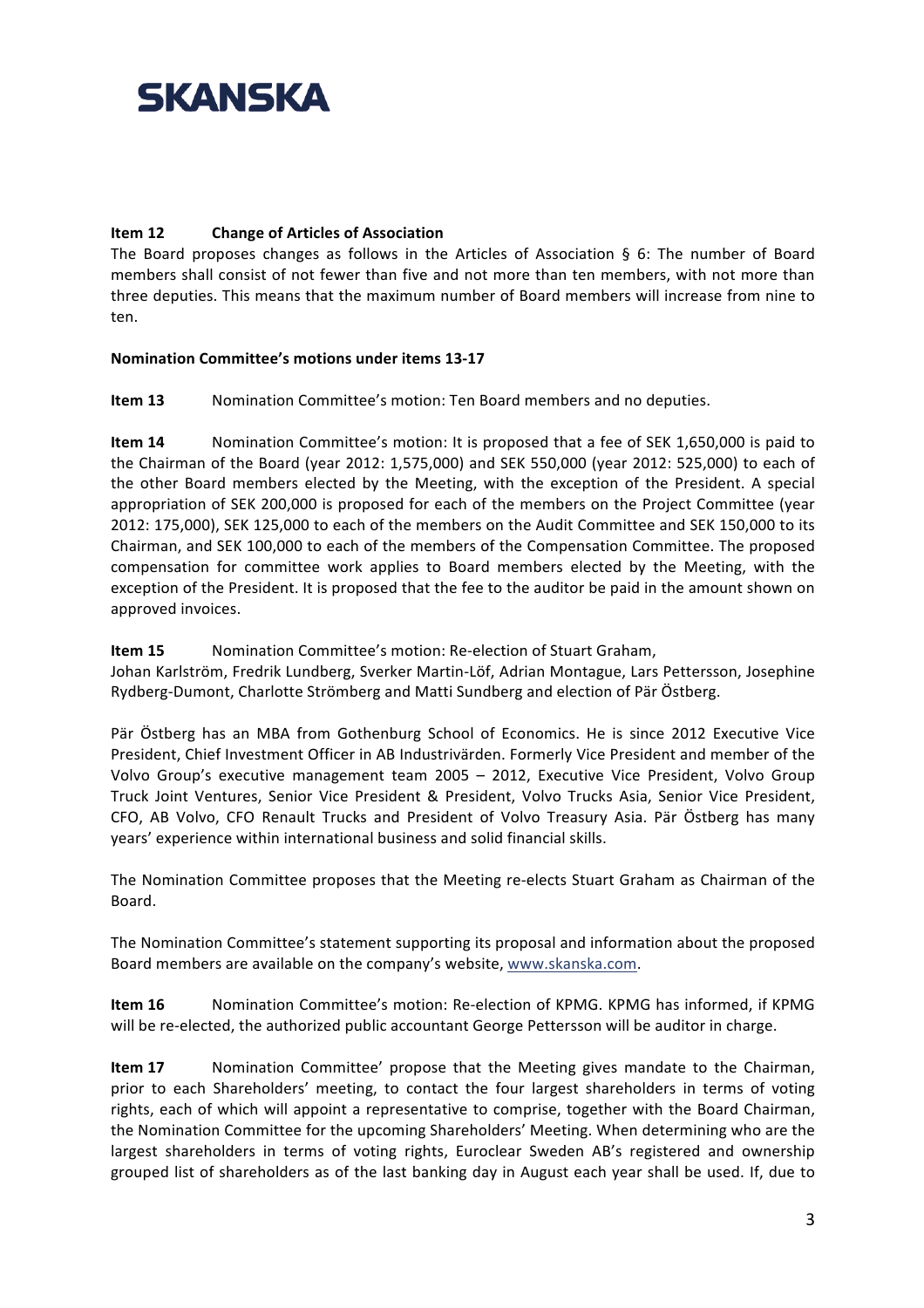

ownership changes occurring after that date, it is deemed appropriate, the Nomination Committee is entitled to offer one additional shareholder a position on the Nomination Committee.

The Nomination Committee shall appoint a Chairman from the largest shareholder in terms of voting rights. If a member of the Nomination Committee leaves the committee before its work is completed, a substitute shall be appointed, if this is deemed necessary, by the same shareholder who appointed the member who has resigned, or, if this shareholder is no longer one of the four largest shareholders in terms of voting rights, by the new shareholder belonging to this group.

No fee shall be paid to members of the Nomination Committee. Any expenses arising in connection with the work of the Nomination Committee shall be paid by the company. The names of the members of the Nomination Committee shall be announced not later than six months prior to each Meeting.

The Nomination Committee proposes that the Meeting assigns the Nomination Committee the task, prior to each Meeting, of submitting proposals on the following matters:

- ""
Proposal for Meeting Chairman
- ""
Proposal for number of Board members and deputies
- Proposal for Members of the Board and Chairman of the Board
- Proposal for Board fees to the Chairman and each of the other Board members
- Proposal for remuneration for each of the members elected by the Meeting who serve on the Board's committees
- Proposal for auditor
- Proposal for auditor's fee
- Proposal for principals on how members of the Nomination Committee shall be appointed (where appropriate)

#### Item 18 Proposal for principles for salaries and other remuneration to senior executives

The Board's proposal for salary and other remuneration to senior executives is essentially the same as for 2012 and implies that the overall remuneration should be in line with the market and competitive and that distinguished performance will be reflected in the total remuneration.

Benefits shall comprise fixed salary, variable remuneration, if any, other customary benefits and pension. The variable remuneration shall be payable in either cash and/or shares and it shall be capped and related to the fixed salary. Distribution of shares shall have a vesting period of three years and be part of a long-term incentive program. The variable remuneration must be based on results in relation to established targets and designed to increase the community of interest between the executive and the shareholders of the company. For annual bonus, there should be a possibility to limit or refrain from paying variable remuneration if the Board considers that this is appropriate for any reason.

Pension benefits should be either defined-benefit or defined-contribution schemes, or a combination thereof, and normally provide right to receive pension at 65 years of age, or, in individual cases at the earliest at 60 years of age. In principle, variable remuneration shall not be pensionable. The Board may under special circumstances deviate from these principles in individual cases.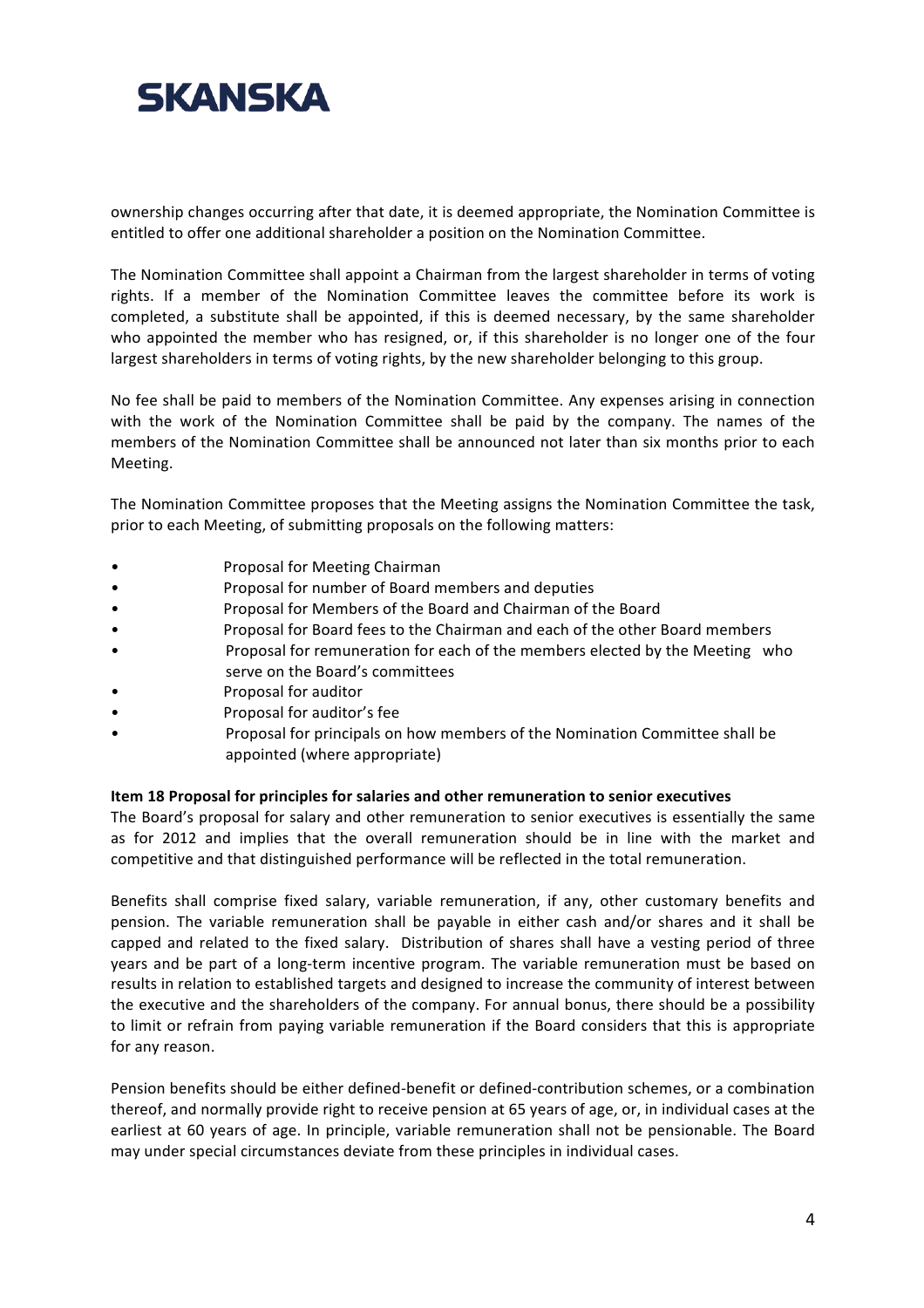#### Item 19 Authorization for the Board to resolve on purchases of own shares and resolution on transfer of own shares

#### **Item 19 A. Authorization for the Board to resolve on purchases of own shares**

With the intention to secure deliveries of shares to participants in the Skanska Employee Ownership Program, which was resolved on at the Meeting on April 13, 2010 ("SEOP 2" or "SEOP 2011 – 2013"), the Board proposes that the Meeting authorizes the Board to decide on acquisitions of own Series B" shares on the following terms. Acquisitions may only be made on the NASDAQ OMX Stockholm at a price within the applicable range of prices at any given time, meaning the interval between the highest purchase price and lowest selling price. The authorization may be used on one or more occasions, however, not longer than until the 2014 Annual Shareholders' Meeting. A maximum of 4,500,000 Series B shares in Skanska AB may be acquired for securing delivery of shares to participants in SEOP 2.

### **Item 19 B. Resolution on transfer of own shares**

The Board proposes that the Meeting 2013 resolves that not more than 763 000 Series B shares in Skanska AB that have been purchased by virtue of previous authorizations to repurchase own shares may, prior to the annual shareholders' meeting 2014, be transferred for the purpose of covering certain costs, mainly social security costs, that may occur in relation to the long-term employee ownership programs (Skanska Employee Ownership Programs) resolved on by the extraordinary shareholders' meeting on November 29, 2007 (SEOP 1) and the annual shareholders' meeting on April 13, 2010 (SEOP 2). Transfer of shares shall be effected on NASDAQ OMX Stockholm at a price within the from time to time applicable range of prices (spread) on NASDAQ OMX Stockholm, meaning the interval between the highest purchase price and lowest selling price.

### Item 20 Resolution on a long-term employee ownership program for the employees of the group and acquisitions and transfers of shares under the program

#### **Background**

Shareholders' meetings of Skanska AB ("Skanska") resolved in 2007 and 2010 to implement longterm employee ownership programs (Skanska Employee Ownership Programs) ("SEOP 1" and "SEOP" 2"). Each of SEOP 1 and SEOP 2 was divided into three parts; Annual Program 2008, Annual Program 2009 and Annual Program 2010 for SEOP 1 and Annual Program 2011. Annual Program 2012 and Annual Program 2013 for SEOP 2. The long-term employee ownership program now proposed by the Board of Directors ("SEOP 3") shall be regarded as a continuation of SEOP 1 and SEOP 2 and is similar to those programs, although certain changes have been made, as further outlined below.

The proposed SEOP 3 gives present and future employees the opportunity of becoming shareholders in Skanska. The purpose of SEOP 3 is to create shareholder value and strengthen the community of interest between the participants of SEOP 3 and the shareholders of Skanska. SEOP 3 is further deemed to increase Skanska's prospects for retaining and recruiting qualified employees to the Skanska group and the employees' interest and involvement in Skanska's business and development. In light of the above, SEOP 3 is deemed to have a positive effect on the Skanska group's future development and therefore be advantageous both to the shareholders and to the employees of Skanska.

#### **Main changes compared to SEOP 2**

In order to further emphasize the focus on profitable growth and creation of long-term shareholder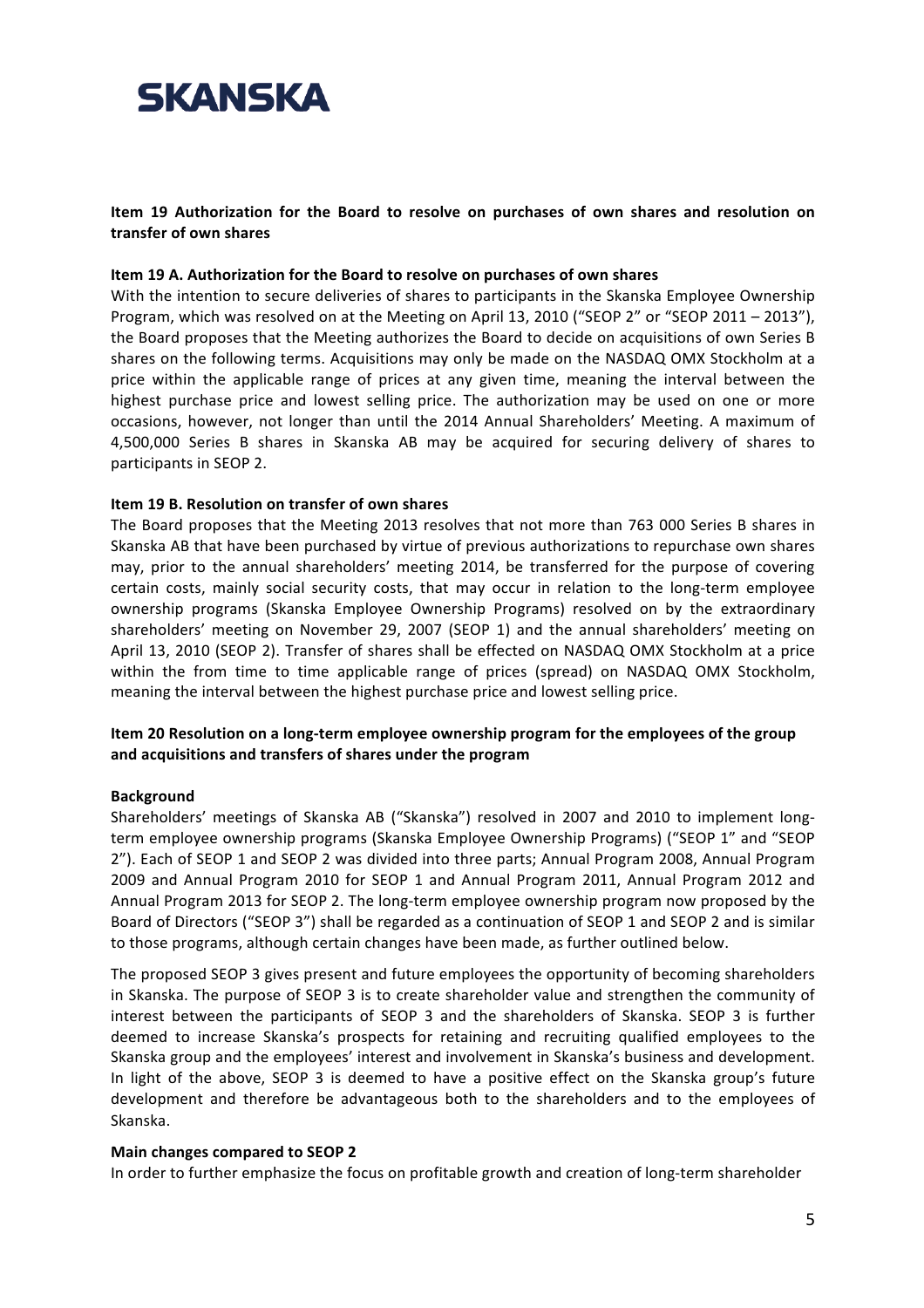

value, as well as to differentiate the performance conditions under SEOP 3 from the performance conditions under the Skanska group's annual short term incentive programs, the following main changes are proposed to be made to SEOP 3 compared to SEOP 2:

- Growth in Earnings Per Share ("EPS") targets are introduced for Executives, instead of  $\mathsf{EBT}/\mathsf{ROE}^1$ .
- The Executives category is split into three sub-categories: Executives A (consisting of Senior Executive Team members), Executives B (consisting of Business Unit Presidents and Senior Vice Presidents Group staff units) and Executives C (consisting of other top executives).
- The maximum number of Performance Shares that may be allotted free of charge for each 4 Saving Shares is increased from a maximum of 15 to a maximum of 23 for employees in the sub-category Executives A and from a maximum of 15 to a maximum of 19 for employees in the sub-category Executives B.

#### **Outline of SEOP 3**

SEOP 3 is proposed to be open to permanent employees in the Skanska group. Provided an investment of their own in Series B shares in Skanska, normally by way of monthly savings ("Saving" Shares"), the employees shall be offered the possibility of being allotted Series B shares in Skanska free of charge after the expiration of a three-year lock-up period ("Lock-up Period"). The employees may be allotted shares conditional on continuous employment and retention of their own initial investment in Saving Shares ("Matching Shares"), as well as be allotted shares conditional also on satisfaction of certain performance conditions ("Performance Shares"). The performance conditions shall be set by the Board of Directors, be result-related and be based on the SEOP 3 specific financial targets.

For each 4 Saving Shares, the employee may be allotted 1 Matching Share. The number of Performance Shares that may be allotted for each 4 Saving Shares shall depend on the employee's position, with a range from a maximum of 3 to 23 Performance Shares.

Allotment of Matching and Performance Shares shall normally occur monthly, three years after the employee's investment in Saving Shares.

The maximum number of Saving Shares each employee may invest in annually under SEOP 3 shall be limited to an amount of between 5 and 10 percent of the employee's annual fixed gross salary, depending on the employee's position.

It is proposed that SEOP 3 be divided into three annual programs (each an "Annual Program"), running during the financial years 2014, 2015 and 2016, respectively. The total costs for each Annual Program (excluding administrative costs) may not exceed MSEK 655 (excluding adjustment for inflation) or 15 percent of the Skanska group's EBIT<sup>2</sup>, whichever is the lowest.

SEOP 3 may in total comprise no more than 13,500,000 Series B shares in Skanska, representing approximately 3.2 percent of all issued shares in Skanska, of which no more than 11,210,000 shares may be transferred to participants in SEOP 3 and no more than 2,290,000 shares may be transferred on a regulated market in order to cover certain costs associated with SEOP 3, mainly social security costs. Each Annual Program may comprise no more than 4,500,000 Series B shares in Skanska.

<sup>&</sup>quot;""""""""""""""""""""""""""""""""""""""""""""""""""""" <sup>1</sup> Earnings Before Taxes/Return On Equity.

<sup>2</sup> Earnings Before Interest and Taxes.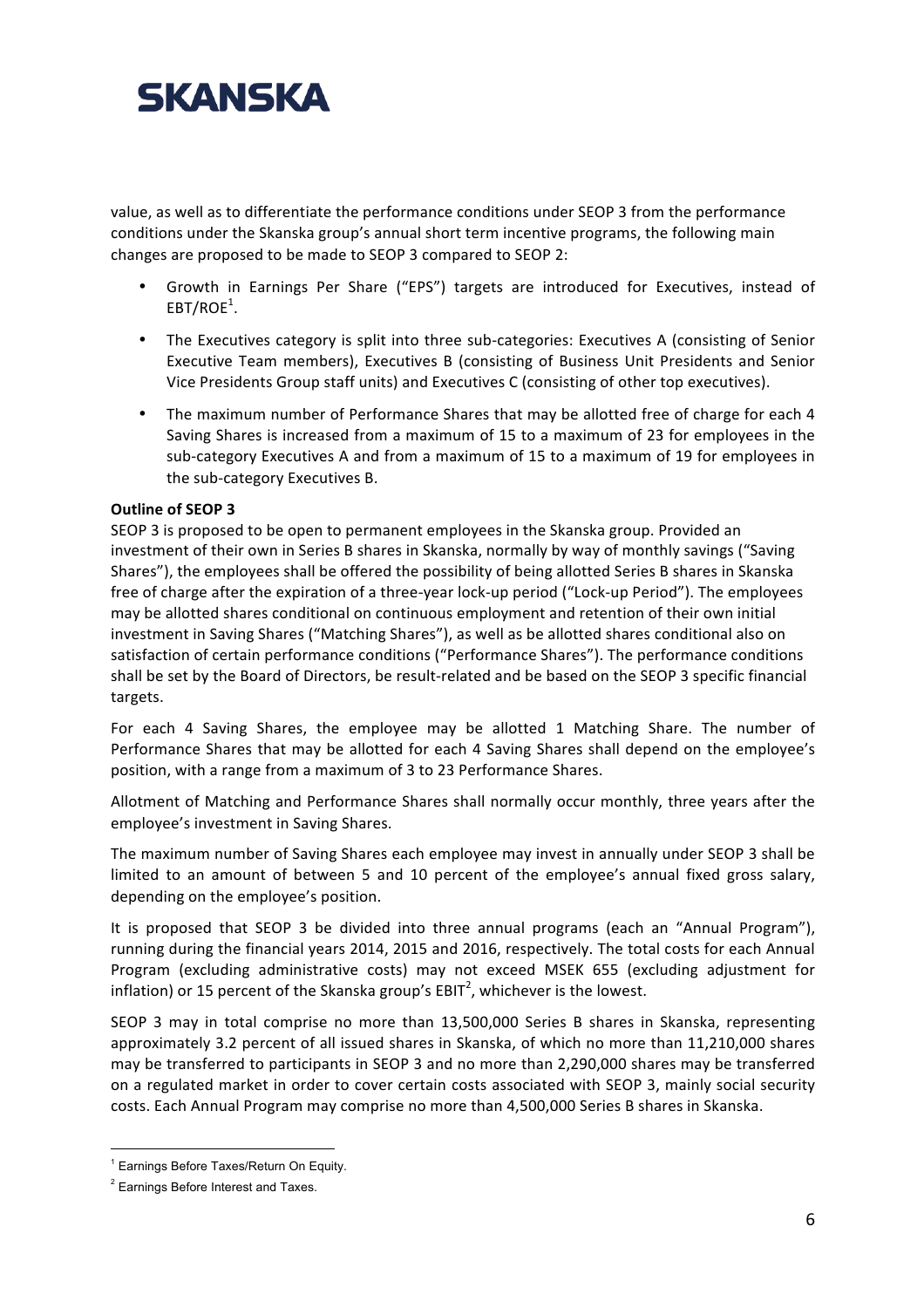The Board of Directors' full proposal on SEOP 3 is set out in item A. below.

#### **Preparation of the proposal**

The proposal to the annual general meeting regarding SEOP 3 has, pursuant to the guidelines issued by the Board of Directors, been prepared by Skanska's Compensation Committee and after having consulted major shareholders. The Compensation Committee, consisting of the board members Stuart Graham, Sverker Martin-Löf and Lars Pettersson, has presented the work for the Board of Directors. The Board of Directors has subsequently resolved that SEOP 3 shall be proposed to the 2013 annual general meeting.

### **Hedging etc.**

The Board of Directors proposes that the annual general meeting resolves, as a main alternative, to authorize the Board of Directors to resolve on acquisitions of own Series B shares on a regulated market, which later may be transferred to participants in SEOP 3 as well as transferred on a regulated market in order to cover certain costs associated with SEOP 3, mainly social security costs. The Board of Directors further proposes that the shareholders' meeting resolves on transfers of own Series B shares free of charge to participants in SEOP 3 and that transfers of own Series B shares may be made to subsidiaries of Skanska in order to secure the obligations to deliver Series B shares to participants in SEOP 3. The detailed conditions for the Board of Directors' main alternative are set out in item B. below.

Should the majority required under item B. below not be reached, the Board of Directors proposes that Skanska shall be able to enter into an equity swap agreement with a third party, in accordance with item C. below.

The three Annual Programs may in aggregate comprise no more than 13,500,000 Series B shares. The above-mentioned authorization for the Board of Directors to resolve on acquisitions of own shares until the annual general meeting 2014 shall comprise no more than 2,000,000 own Series B shares. The Board of Directors intends to revert to the annual general meetings 2014, 2015 and 2016 with proposals that the Board of Directors be authorized to resolve on additional acquisitions of own Series B shares, for transfers to participants in SEOP 3 and for transfers on a regulated market in order to cover certain costs associated with SEOP 3, mainly social security costs.

Since SEOP 3 is in principle not expected to give rise to any initial social security payments for Skanska or any of its subsidiaries, the Board of Directors has decided not to propose to the annual general meeting 2013 to resolve on transfers of own Series B shares on a regulated market in order to cover social security costs. However, prior to the transfers of Series B shares to participants in SEOP 3, the Board of Directors intends to propose to each of the annual general meetings 2016, 2017, 2018 and 2019 that transfers be made of own Series B shares on a regulated market in order to cover the above-mentioned costs.

# **THE BOARD OF DIRECTORS' PROPOSAL FOR RESOLUTION**

The Board of Directors' proposal for resolution set out below, includes proposal that the annual general meeting 2013 resolves (i) to implement SEOP 3 in accordance with the below terms in item A. and (ii) to authorize the Board of Directors to resolve on acquisitions of own Series B shares on a regulated market and that acquired own Series B shares may be transferred free of charge to participants in SEOP 3, in accordance with item B. below. Should the majority required under item B. below not be reached, the Board of Directors proposes that the annual general meeting resolves (iii) that Skanska shall be able enter into an equity swap agreement with a third party, in accordance with item C. below.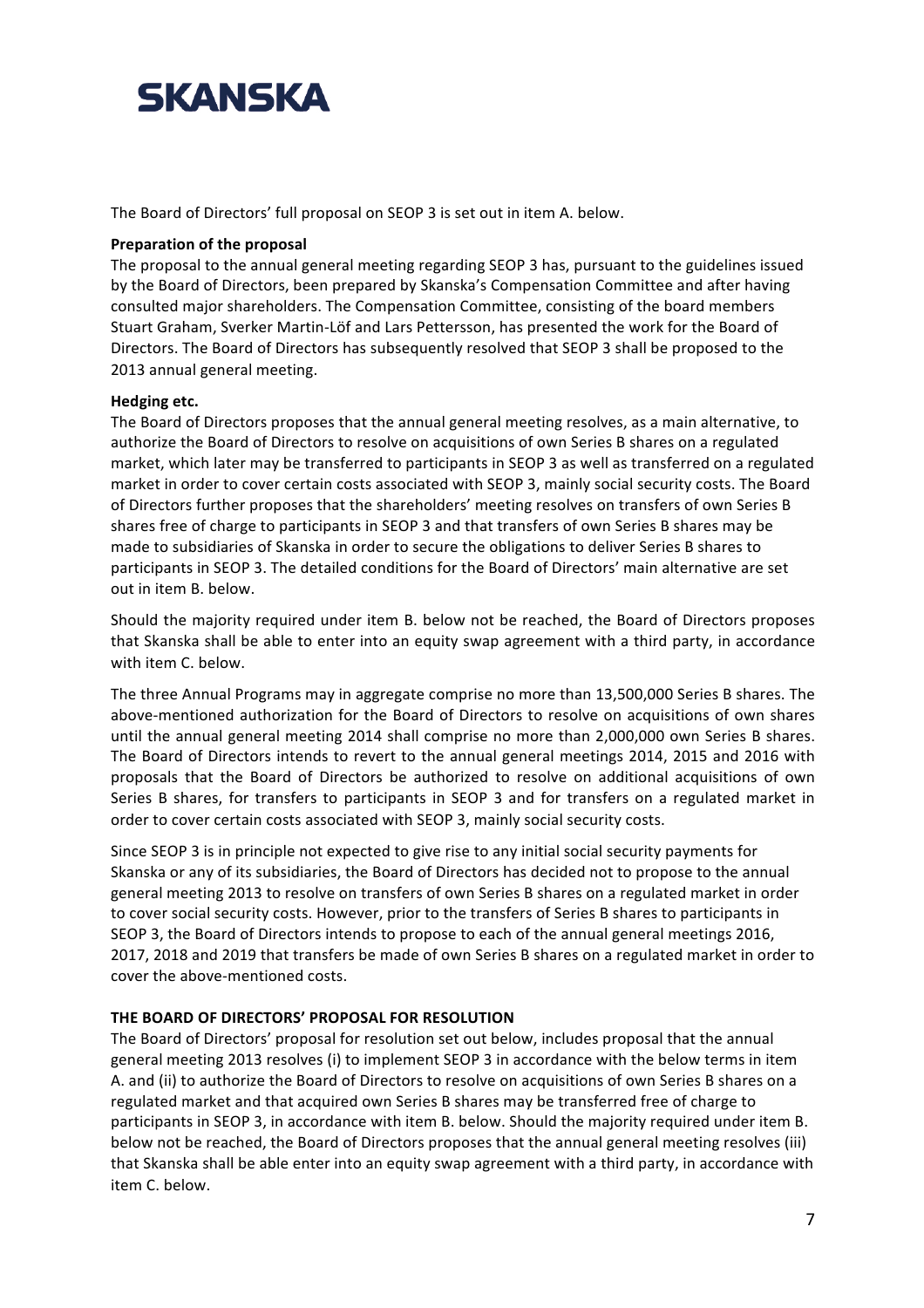

#### A. **Implementation of an employee ownership program**

The Board of Directors proposes that the annual general meeting resolves on the implementation of an employee ownership program principally based on the terms and conditions set out below.

- a) SEOP 3 is open to approximately 50,000 permanent employees within the Skanska group ("Employees"), to approximately 2,000 key employees within the Skanska group ("Key Employees"), and to approximately 300 executive officers within the Skanska group ("Executives"). The Executives category is split into three sub-categories: "Executives A" (consisting of Senior Executive Team members, approximately 10 employees), "Executives B" (consisting of Business Unit Presidents and Senior Vice Presidents Group staff units, approximately 40 employees) and "Executives C" (consisting of other top executives, approximately 250 employees).
- b) SEOP 3 means that Employees, Key Employees and Executives are offered the possibility to, provided an investment of their own in Series B shares in Skanska (Saving Shares) during a certain financial year ("Acquirement Period"), from Skanska or from another company within the Skanska group, or from a designated third party, free of charge be allotted Series B shares in Skanska. For each 4 Saving Shares, all employees participating in SEOP 3 will, after a three year lock-up period (Lock-up Period), have the possibility to be allotted 1 Series B share in Skanska (Matching Share). Moreover, such employees will, depending on satisfaction of certain result-related performance conditions during the Acquirement Period, which are based on the SEOP 3 specific financial targets set by the Board of Directors (see section Result-related performance conditions below), after the Lock-up Period have the possibility to be allotted additional Series B shares in Skanska free of charge (Performance Shares). Employees may be allotted no more than 3 Performance Shares, Key Employees no more than 7 Performance Shares, Executives C no more than 15 Performance Shares, Executives B no more than 19 Performance Shares and Executives A no more than 23 Performance Shares, for each 4 Saving Shares.
- c) SEOP 3 is divided into three parts ("Annual Program 2014", "Annual Program 2015" and "Annual Program 2016"). The Acquirement Period comprises the financial year 2014 in respect of the Annual Program 2014, the financial year 2015 in respect of the Annual Program 2015 and the financial year 2016 in respect of the Annual Program 2016. The Lock-up Period runs for three years from the day of the investment in Saving Shares. Employees, Key Employees and Executives will be offered participation in the Annual Programs 2014, 2015 and 2016.
- d) The maximum number of Saving Shares that each employee participating in SEOP 3 may invest in, normally by way of monthly savings, depends on the employee's salary and if he/she participates in SEOP 3 as Employees, Key Employees or Executives. Saving Shares may be acquired by Employees for an amount corresponding to no more than 5 percent of the annual fixed gross salary, by Key Employees for an amount corresponding to no more than 7.5 percent of the annual fixed gross salary and by Executives for an amount corresponding to no more than 10 percent of the annual fixed gross salary.
- e) In order for an employee to be eligible to be allotted Matching and Performance Shares in each Annual Program it is a condition that, with certain specific exemptions, he/she is permanently employed within the Skanska group for the duration of the whole Lock-up Period and that the employee, throughout this Lock-up Period, has retained the Saving Shares acquired within the respective Annual Program. Saving Shares having been disposed of prior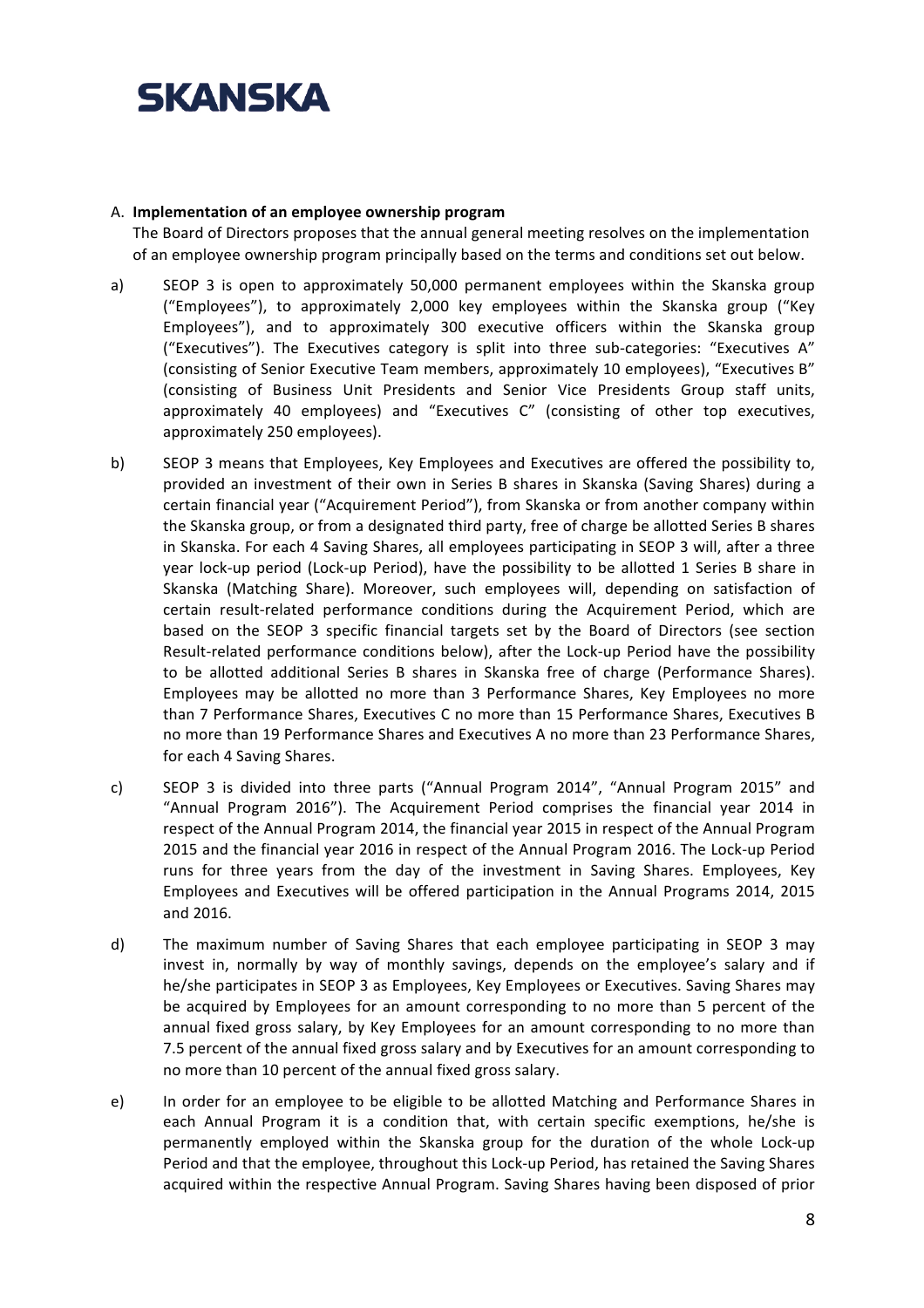

to the expiration of a Lock-up Period will therefore not be included in the calculation for determining any allotment of Matching and Performance Shares.

- f) SEOP 3 includes two cost limits; one depending on the extent to which the SEOP 3 specific financial targets (see section Result-related performance conditions below) have been satisfied ("Cost limit 1") and one which is related to the Skanska group's EBIT<sup>3</sup> ("Cost limit 2"). In respect of Cost limit 1, should the Outperform Target (as defined below) applicable at group level (i.e. EPS) be satisfied, the total costs for each Annual Program may not exceed MSEK 655, whereas should the Starting Point (as defined below) applicable at group level (i.e. EPS) not be satisfied or be satisfied but not exceeded (in which case only Matching Shares" may be allotted), the total costs for each Annual Program may not exceed MSEK 208. Adjustments for inflation, as from December 31, 2012, shall apply when calculating Cost limit 1 for each Annual Program. Cost limit 2 means that the total costs for each Annual Program may not exceed 15 percent of the Skanska group's EBIT for the applicable Acquirement Period. The actual cost limit consists therefore of the lowest of Cost limit 1 and Cost limit 2, respectively. Administrative costs for SEOP 3 shall not be considered when calculating whether the total costs amount to Cost limit 1 or Cost limit 2. Should the number of participants and the outcome of the allotment of Matching and Performance Shares to the participants result in a total cost exceeding any of the applicable cost limits for any of the Annual Programs, the allotment rate will be reduced proportionally.
- g) Matching and Performance Shares may normally be allotted only after the Lock-up Period for each Annual Program, which comprises three years. Allotment of Matching and Performance Shares to participants within each Annual Program is estimated to occur monthly three years after the investment in each Saving Share, meaning that allotment of Matching and Performance Shares is estimated to occur monthly during the financial year 2017 in respect of the Annual Program 2014, during the financial year 2018 in respect of the Annual Program 2015 and during the financial year 2019 in respect of the Annual Program 2016.
- h) Should the participants' savings for investment in Saving Shares be made in another currency than in the Swedish krona, the acquired Saving Shares will after the expiration of the Lock-up Period be valued at a fixed exchange rate between the relevant currency and the Swedish krona, provided that the participant has retained the Saving Shares and has been permanently employed within the Skanska group throughout the whole Lock-up Period. Any potential difference in the value of the Saving Shares in the relevant currency, due to exchange rate fluctuations during the Lock-up Period, calculated on the exchange rate on the first day during the Lock-up Period compared to the current exchange rate the day after the expiration of the Lock-up Period, will be settled by the number of Matching and/or Performance Shares being increased or decreased, as relevant.
- i) The Board of Directors shall be authorized to establish the detailed terms and conditions for SEOP 3. The Board of Directors may, in that regard, make necessary adjustments to satisfy certain regulations or market conditions outside Sweden.
- j) If significant changes in the Skanska group or in the market occur which, in the opinion of the Board of Directors, would result in a situation where the conditions for allotment of Matching and/or Performance Shares under SEOP 3 become unreasonable, the Board of Directors shall also be entitled to make other adjustments to SEOP 3, including, among other things, be

<sup>&</sup>quot;""""""""""""""""""""""""""""""""""""""""""""""""""""" <sup>3</sup> Earnings Before Interest and Taxes.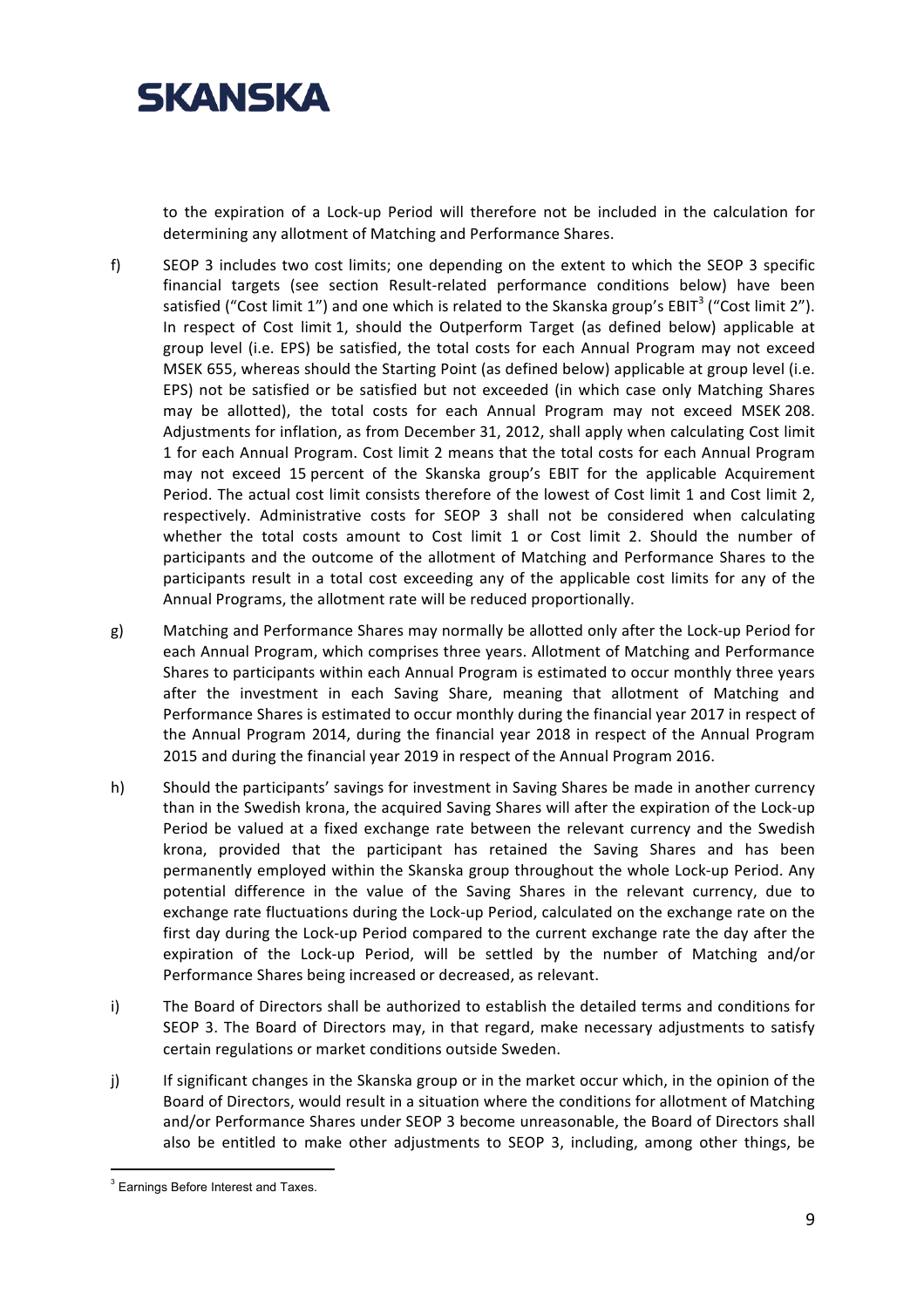

entitled to resolve on a reduced allotment of Matching and/or Performance Shares, or that no Matching and/or Performance Shares shall be allotted at all, for a certain Annual Program or for participants in SEOP 3 active within a certain business unit. The Board of Directors shall further have the option to, wholly or partially, cancel Annual Programs which have not commenced and have the option to, wholly or partially, cancel SEOP 3 should any of the annual general meetings 2014-2016 not resolve on necessary acquisitions of own shares.

- k) Participation in SEOP 3 presupposes that such participation is legally possible in the various jurisdictions concerned and that the administrative costs and financial efforts are reasonable in the opinion of the Board of Directors.
- l) SEOP 3 shall in total comprise no more than 13,500,000 Series B shares in Skanska, of which no more than 11,210,000 shares may be transferred to participants in SEOP 3 and no more than 2,290,000 shares may be transferred by Skanska on a regulated market in order to cover certain costs associated with SEOP 3, mainly social security costs. Each Annual Program shall comprise no more than 4,500,000 Series B shares in Skanska. This means that the Board of Directors may resolve on a proportionally reduced allotment of Matching and/or Performance Shares if price movements in the Series B share in Skanska during the Acquirement Period result in that the number of Matching and Performance Shares, and shares that may be transferred on a regulated market to cover costs associated with SEOP 3, in aggregate exceeds 4,500,000 for an Annual Program.
- m) The number of Matching Shares and Performance Shares will be subject to recalculation as a result of intervening bonus issues, splits, rights issues and/or other similar corporate events.

#### *Result'related+performance+conditions*

Allotment of Performance Shares is conditional upon satisfaction of a number of result-related performance conditions during the Acquirement Period for each Annual Program. The conditions are based on the SEOP 3 specific financial targets set by the Board of Directors. The financial targets consist of financial targets at group, business unit and/or business unit cluster level. The costs for SEOP 3 will be charged to the group and each business unit when calculating whether the financial targets have been satisfied.

The financial target applicable at group level is growth in EPS. The financial targets applicable at business unit and/or business unit cluster level vary depending on which business stream the relevant business unit or business unit cluster belongs to.

The financial targets also apply differently depending on the employee's position.

In order for any allotment of Performance Shares to occur, the starting point for the relevant financial target/targets ("Starting Point") must be satisfied and for maximum allotment of Performance Shares to occur, the outperform target for the relevant financial target/targets ("Outperform Target") must be satisfied. The Starting Point and the Outperform Target (creating the "Target Range") for each financial target and Annual Program will be set by the Board of Directors.

The Target Range with respect to growth in EPS will be set by the Board of Directors pursuant to the following procedure. At the end of the financial year 2013 the Board of Directors will set an EPS base as per January 1, 2014, adjusted for extraordinary gains or losses, as the initial reference point for SEOP 3 ("EPS Base"). From the EPS Base, a linear baseline will be drawn ending on December 31, 2016 ("EPS Baseline"), i.e. extending over the financial years 2014 through 2016. The EPS Baseline will mean a 5 percent growth in EPS for each of the financial years 2014, 2015 and 2016. At the end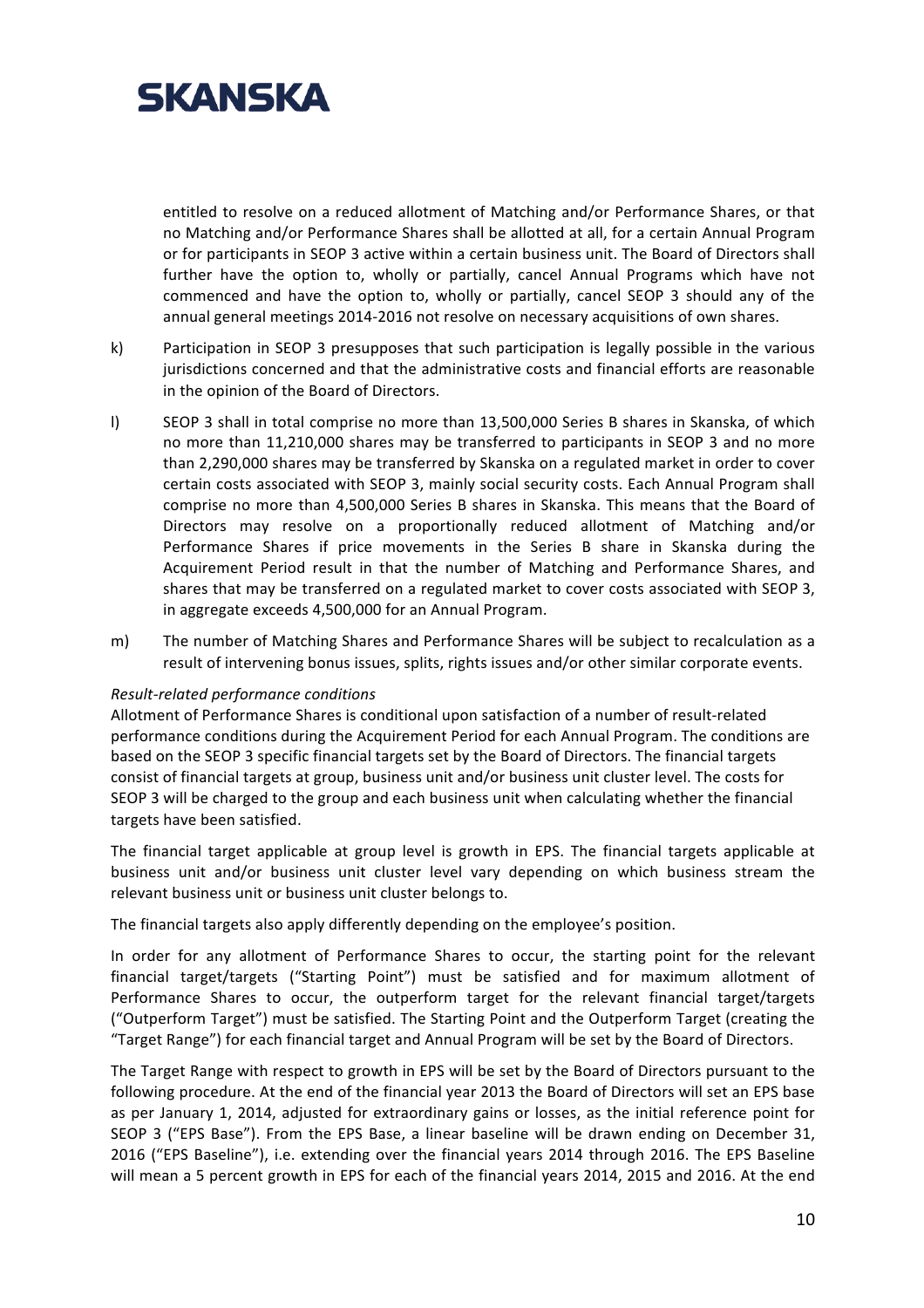

of the financial year 2013, 2014 and 2015 the Board of Directors will set the Target Range for the Annual Program 2014, 2015 and 2016, respectively.

The Starting Point for the Annual Program 2014 will be set at a level not falling below the level of the EPS Base. The Starting Point for the Annual Programs 2015 and 2016 will be set at a level not falling below the level of the EPS Baseline at the start of such Annual Program. The Outperform Target for each Annual Program 2014, 2015 and 2016 will be set at a level not falling below the level of the EPS Baseline at the end of such Annual Program. There will be no cap on the level at which the Outperform Target may be set.

The Target Ranges for the financial targets applicable for business unit and/or business unit cluster level will be set by the Board of Directors with the purpose of supporting the EPS Baseline and the Outperform Target with respect to growth in EPS.

Should the outcome fall between the Starting Point and the Outperform Target, a proportional allotment of Performance Shares will be made. The following examples illustrate how allotment of Matching and Performance Shares shall be calculated for the category Employees, based on an investment of 4 Saving Shares.

- Should the Starting Point not be satisfied, the employee will be allotted Matching Shares in accordance with the guaranteed allotment of 1 Matching Share for each 4 Saving Shares.<sup>4</sup> No allotment of Performance Shares (which may at most amount to 3 Performance Shares) will occur, which means a total allotment of 1 Series B share in Skanska for each 4 Saving Shares.
- Should the Starting Point be satisfied and the Outperform Target, proportionately between the Starting Point and the Outperform Target, be satisfied to 50 percent, the employee will be allotted Matching Shares in accordance with the guaranteed allotment of 1 Matching Share for each 4 Saving Shares.<sup>5</sup> The allotment of the number Performance Shares (which may at most amount to 3 Performance Shares) is reduced by 50 percent, which means a total allotment of 2.5 Series B shares in Skanska (i.e. 1 Matching Share and 1.5 Performance Shares) for each 4 Saving Shares.
- Should the Outperform Target be satisfied, the employee will be allotted Matching Shares in accordance with the guaranteed allotment of 1 Matching Share for each 4 Saving Shares.<sup>6</sup> Maximum allotment of Performance Shares (which may at most amount to 3 Performance Shares) will occur, which means a total allotment of 4 Series B shares in Skanska (i.e. 1 Matching Share and 3 Performance Shares) for each 4 Saving Shares.

A corresponding calculation for allotment of Matching and Performance Shares shall be made in respect of Key Employees and Executives. However, as mentioned above, Key Employees may be allotted a maximum of 7 Performance Shares and Executives may be allotted a maximum of between 15 and 23 Performance Shares (depending on sub-category) for each 4 Saving Shares.

The number of Performance Shares that may be allotted will be established after the expiration of the financial years 2014, 2015 and 2016 in respect of participation in the Annual Programs 2014, 2015 and 2016, respectively.

""""""""""""""""""""""""""""""""""""""""""""""""""""""

<sup>&</sup>lt;sup>4</sup> Provided that all other conditions for receiving Matching Shares under SEOP 3 are fulfilled.

<sup>5</sup> See footnote 4.

<sup>&</sup>lt;sup>6</sup> See footnote 4.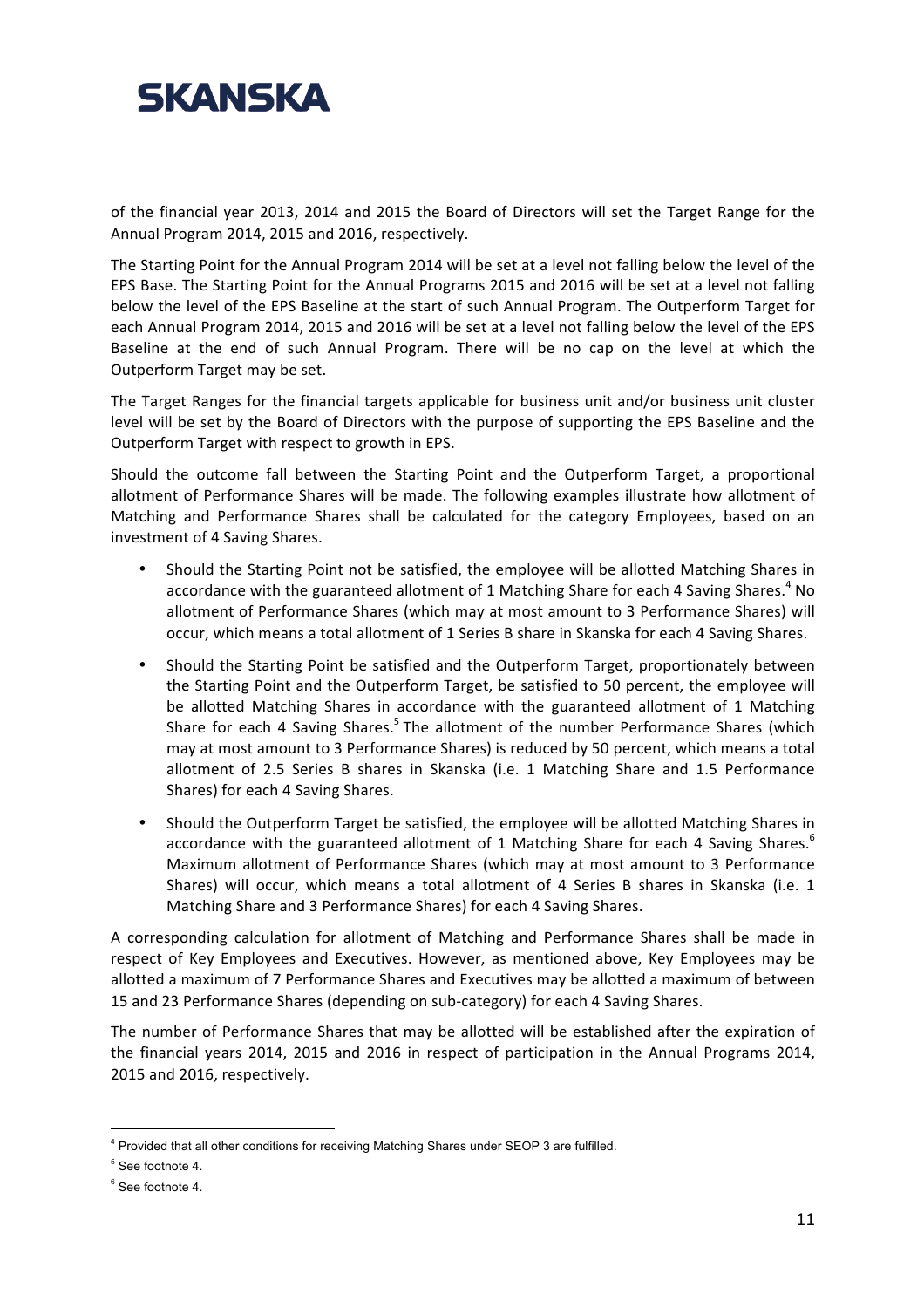

The SEOP 3 specific financial targets will be disclosed by Skanska in connection with the annual report for the financial year 2014 in respect of the Annual Program 2014, the annual report for the financial year 2015 in respect of the Annual Program 2015 and the annual report for the financial year 2016 in respect of the Annual Program 2016.

B. Authorization for the Board of Directors to resolve on acquisitions of Series B shares in Skanska on a regulated market and resolution on transfers of acquired own Series B shares to the **participants in SEOP 3** 

1) Authorization for the Board of Directors to resolve on acquisitions of Series B shares in *Skanska+on+a+regulated+market*

Resolutions on acquisitions of own Series B shares in Skanska on a regulated market may be made on the following terms and conditions.

- a) Acquisitions of Series B shares in Skanska may only be effected on NASDAQ OMX Stockholm.
- b) The authorization may be exercised on one or several occasions, however at the latest until the annual general meeting 2014.
- c) No more than 2,000,000 Series B shares in Skanska may be acquired to secure delivery of shares to participants in SEOP 3 and for subsequent transfers on a regulated market in order to cover certain costs associated with SEOP 3, mainly social security costs.
- d) Acquisitions of Series B shares in Skanska on NASDAQ OMX Stockholm may only be made at a price within the from time to time applicable range of prices (spread) on NASDAQ OMX Stockholm, meaning the interval between the highest purchase price and the lowest selling price.
- 2) *Resolution on transfers of acquired own Series B shares to the participants in SEOP 3*

Resolution on transfers of Skanska's own Series B shares may be made on the following terms.

- a) Transfers may be made only of Series B shares in Skanska, whereby a maximum of 11,210,000 Series B shares in Skanska may be transferred free of charge to participants in SEOP 3.
- b) Right to acquire Series B shares in Skanska free of charge shall, with deviation from the shareholders' preferential rights, be granted to such persons within the Skanska group who are participants in SEOP 3. Further, subsidiaries of Skanska shall, with deviation from the shareholders' preferential rights, be entitled to acquire Series B shares in Skanska free of charge, whereby such company shall be obliged to, in accordance with the conditions of SEOP 3, immediately transfer the shares to such persons within the Skanska group who participate in SEOP 3.
- c) Transfers of Series B shares in Skanska shall be made free of charge at the time and on the other terms that participants in SEOP 3 are entitled to acquire shares, i.e. normally monthly consecutively during the financial years 2017, 2018 and 2019.
- d) The number of Series B shares in Skanska that may be transferred under SEOP 3 will be subject to recalculation as a result of intervening bonus issues, splits, rights issues and/or other similar corporate events.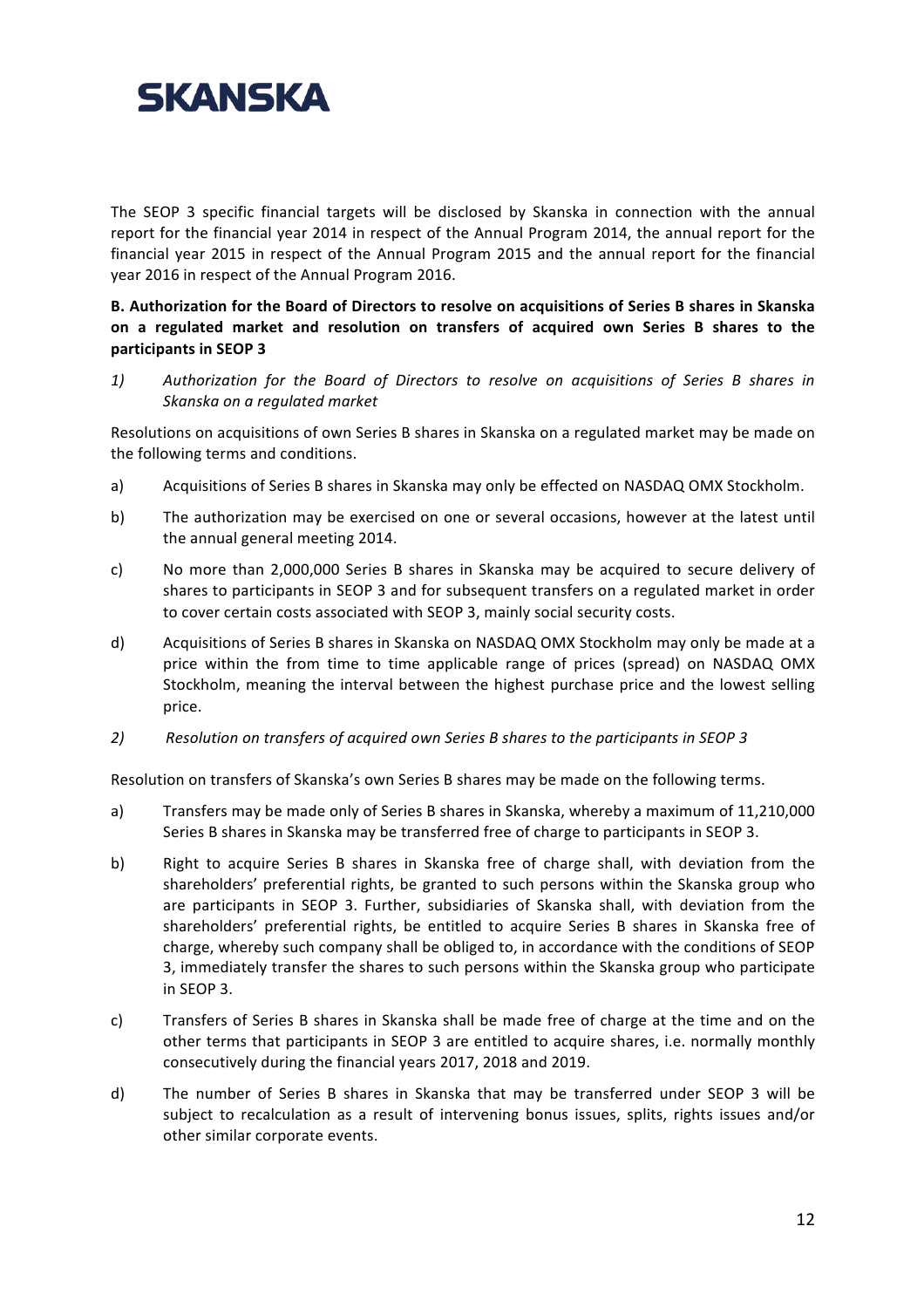

#### **C.** Equity swap agreement with third party

Should the majority required under item B above not be reached, the Board of Directors proposes that the annual general meeting resolves that the expected financial exposure of SEOP 3 shall be hedged by Skanska being able to enter into an equity swap agreement with a third party on terms in accordance with market practice, whereby the third party in its own name shall be entitled to acquire and transfer Series B shares in Skanska to such employees that participate in SEOP 3.

#### The reason for the deviation from the shareholders' preferential rights

The transfers of Series B shares in Skanska form part for the accomplishment of the proposed SEOP 3. Therefore, and in light of the above, the Board considers it to be advantageous for Skanska and the shareholders that the participants in SEOP 3 are offered the possibility to become shareholders in Skanska.

#### **Miscellaneous**

For a description of Skanska's other share-related incentive programs, reference is made to note 37 in Skanska AB's 2012 Annual Report.

#### **Conditions**

The Meeting's resolution on the implementation of the Program according to item 20 A above is conditional upon the meeting either resolving in accordance with the Board's proposal under item 20" B above or in accordance with the Board's proposal under item 20 C above.

#### **Majority requirements**

A valid resolution according to items 12, 19 A och 19 B above requires that it is supported by shareholders with at least two thirds of the votes cast as well as the number of shares represented at the Meeting.

The Meeting's resolution according to 20 A above requires a simple majority among the votes cast at the Meeting. A valid resolution under item 20 B above requires that shareholders representing not less than nine-tenths of the votes cast as well as of the shares represented at the Meeting approve the resolution. A valid resolution under item 20 C above requires a simple majority among the votes cast at the meeting.

#### **Complete proposals etc**

The Board's full text of the motions under Item 12 and 18 - 20 on the agenda, and the Board's statements in accordance with Chapter 19, Paragraph 22 of the Swedish Companies Act will be made available to shareholders at the company's offices, Råsundavägen 2, Solna, Sweden, on Skanska's website, www.skanska.com, as of March 12, 2013, and sent out to those shareholders who so wish.

The Financial documents, auditors' report and the auditor's statement in accordance with Chapter 8, Paragraph 54 of the Swedish Companies Act regarding how the Meeting's guidelines for salaries and other compensation to senior management has been followed will be made available at the company's office, address set out above, and website www.skanska.com not later than three weeks before the Meeting and sent out to those shareholders who so wish. The Board's statement in accordance with Chapter 18, Paragraph 4 of the Swedish Companies Act regarding the proposed distribution of profit, and principles for remuneration for Senior Executives (year 2012), is included in the statutory administration report.